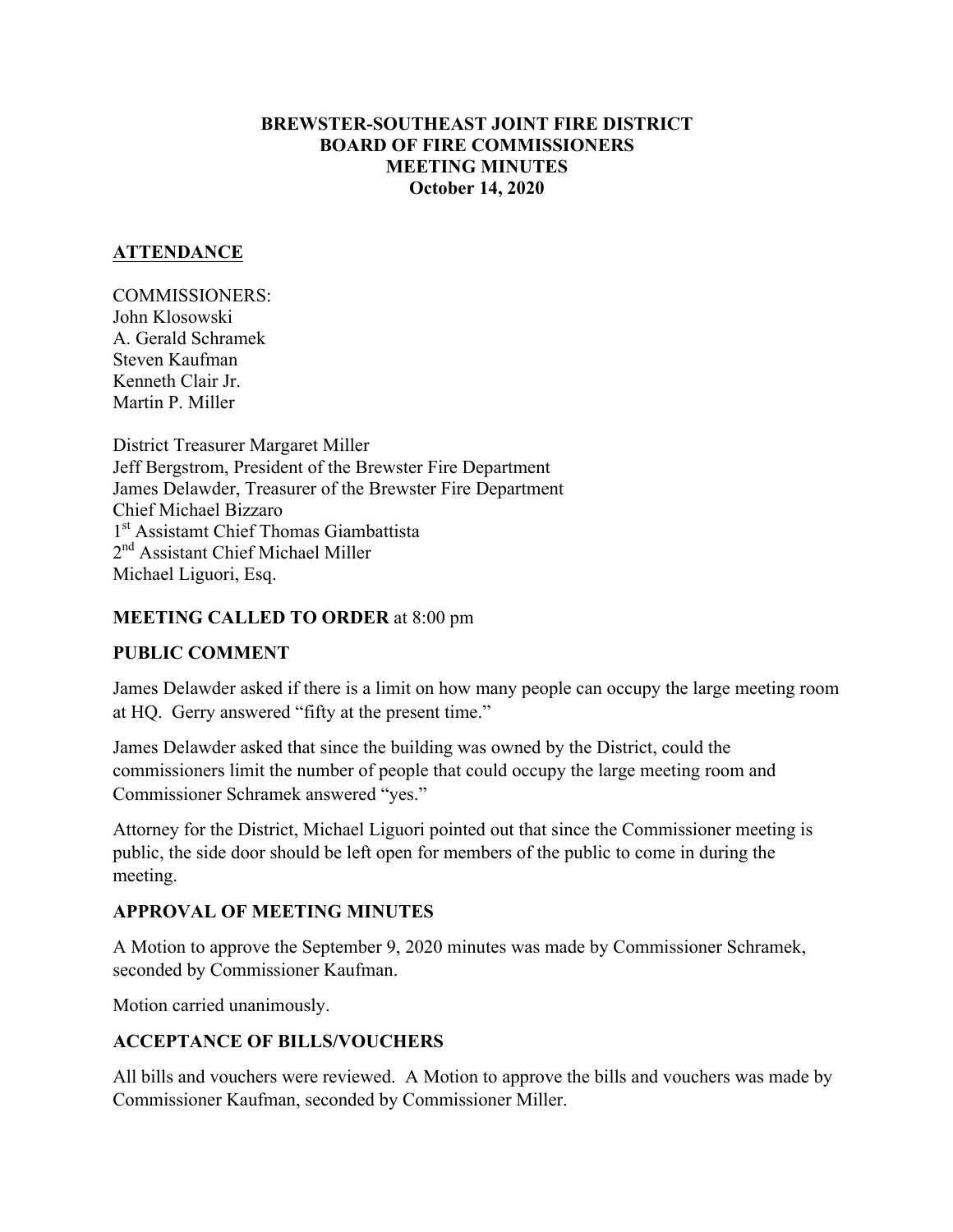The Motion was carried unanimously.

#### **CORRESPONDENCE**

All correspondence was distributed and read.

### **FACILITIES**

Commissioner Klosowski has not received a hard copy of the specifications of the two AC Units from the engineers from KG&D. Once they are received, they will be sent out to bid.

Commissioner Kaufman met with National Equipment to obtain quotes for the repairs of appliances in the kitchen at headquarters.

QUOTES from National Equipment Oven safety \$200-250 Broiler \$410 for two burners Labor \$78 per hour with the work taking about 2-3 hours

Commissioner Kaufman and the Building Maintenance person, Joe Dexter, will check the work upon completion.

### **COMPUTER/COMMUNICATIONS/RADIOS**

The knox boxes for 3 chiefs have been ordered, the demo on new version will be next week at Chief's meeting in Patterson. The ones that are currently in the chief's cars are going into 11-4-2, 11-5-1 and 11-2-2. New key is virtual.

### **FIRE AND EMS EQUIPMENT**

The Knox box for 11-2-2 location has not been decided.

Knox boxes that have been ordered for all three chiefs' cars but not arrived yet.

Dennis Palmer is waiting for Commissioner Clair to stop by regarding their Knox box.

Commissioner Klosowski said that, after speaking with the new Fire Department quartermaster, extra long chin straps; suspenders from size H to X; hoods, batteries and O-rings for scot packs were ordered from MES and Hi-Tec, both State bid.

MES changes the scot pack batteries once per year and the Fire Department changes the batteries once per year.

#### **FIRE PREVENTION**

There will not be an open house this year. There are some drive-bys requested by some of the schools.

#### **INSURANCE CLAIMS/VFBL**

Nothing to report.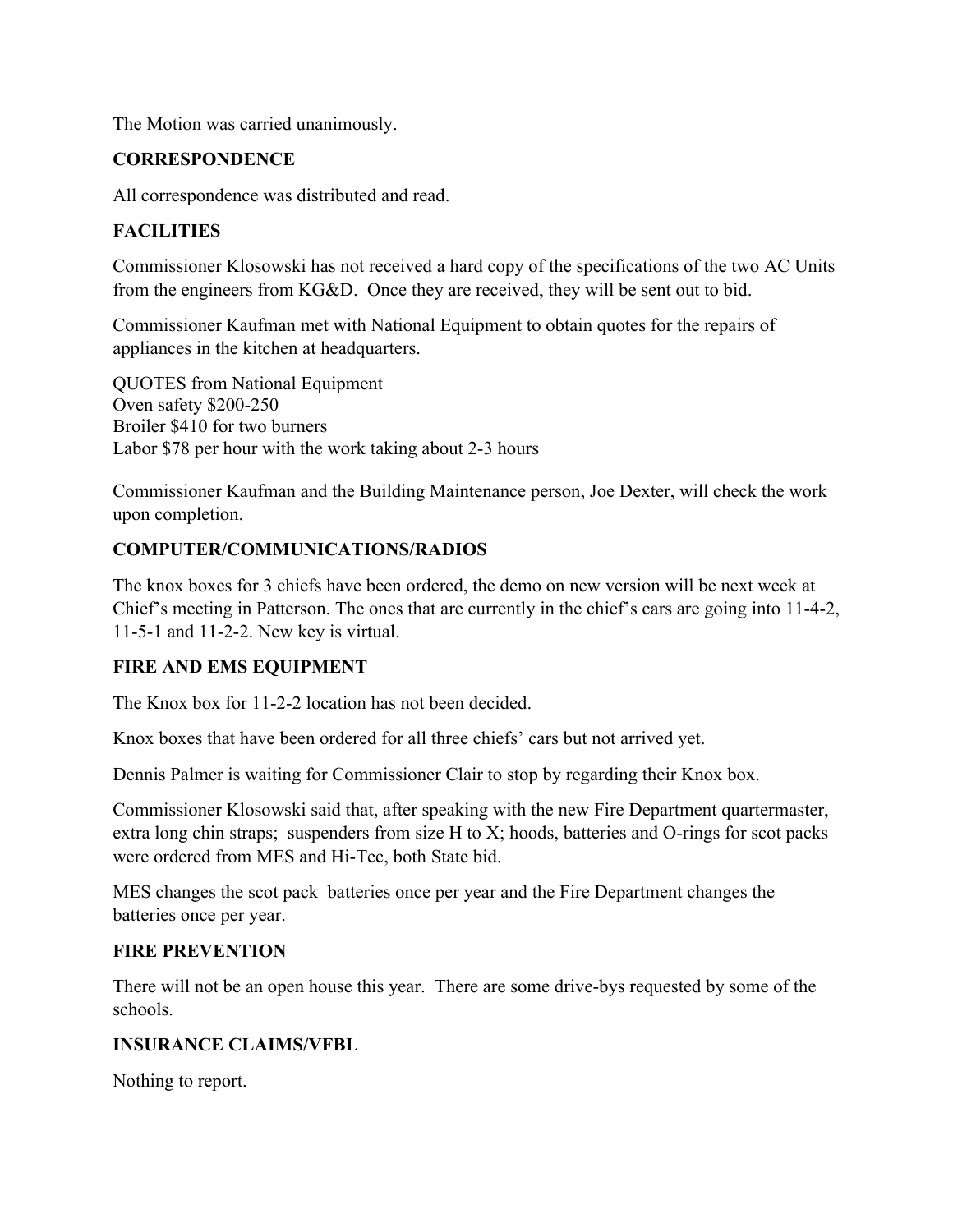### **LEGAL CONTACT/REPORTS**

Michael Liguori has been in touch with AIG to take back the property they donated to the District. It will take time because the request has to be processed in Valhalla.

The annual Budget Hearing is scheduled for October  $20<sup>th</sup>$  in the large meeting room from 7:00 PM to 8:00 PM. The five commissioners and the treasurer are asked to attend.

Proof of attendance for the missing years in LOSAP were provided by Firefighter Miller and Firefighter Kaufman. Proof was not submitted by Firefighter Napolitano. Attorney Liguori said that, as plan administrator, the Board can award points if there is a deficiency in reporting.

Commissioner Kaufman reminded the Board that the commissioners must vote on the LOSAP COVID 19 response policy by February 2021.

Commissioner Kaufman said that the LOSAP program has been progressing. The only issue is that one firefighter entitled to receive LOSAP funds has moved and he cannot find a forwarding address. Assistant Chief Miller said he would try to get that information for Commissioner Kaufman.

# **VEHICLE MAINTENANCE**

| Vehicle      | <b>Beginning</b> | <b>Ending Mileage</b> | <b>Total Monthly</b> | Work Performed                                                                         |
|--------------|------------------|-----------------------|----------------------|----------------------------------------------------------------------------------------|
|              | Mileage          |                       | mileage              |                                                                                        |
| $11 - 1 - 1$ | 41,832           | 42,207                | 375                  |                                                                                        |
| $11 - 1 - 2$ | 41,570           | 41,918                | 347                  | Sent to Franks<br>for failure to<br>start and then to<br>Meadowland for<br>same reason |
| $11 - 1 - 3$ | 65,377           | 65,642                | 265                  |                                                                                        |

Chief Bizzaro said that Meadowland stated that the 11-1-2 car was out of warranty according to their records. Commissioner Schramek said that was not true because the District bought extended warranties on all the chiefs' cars.

The chief also said there is a Recall (but the part not available) on an issue which causes the vehicle to burn to the ground.

11-4-2 is going to Hudson Valley to check on vacuum test that failed.

11-5-1 has been sent out for work on outriggers.

Chief Bizzaro said that 11-2-3 is fixed - Ruscon replaced an air valve because it lost air pressure. Ruscon mechanic said to use the engine and see if the new air valve fixed the problem. The aiir dryer and governor were replaced

The Knox box for 11-2-2 location is not decided.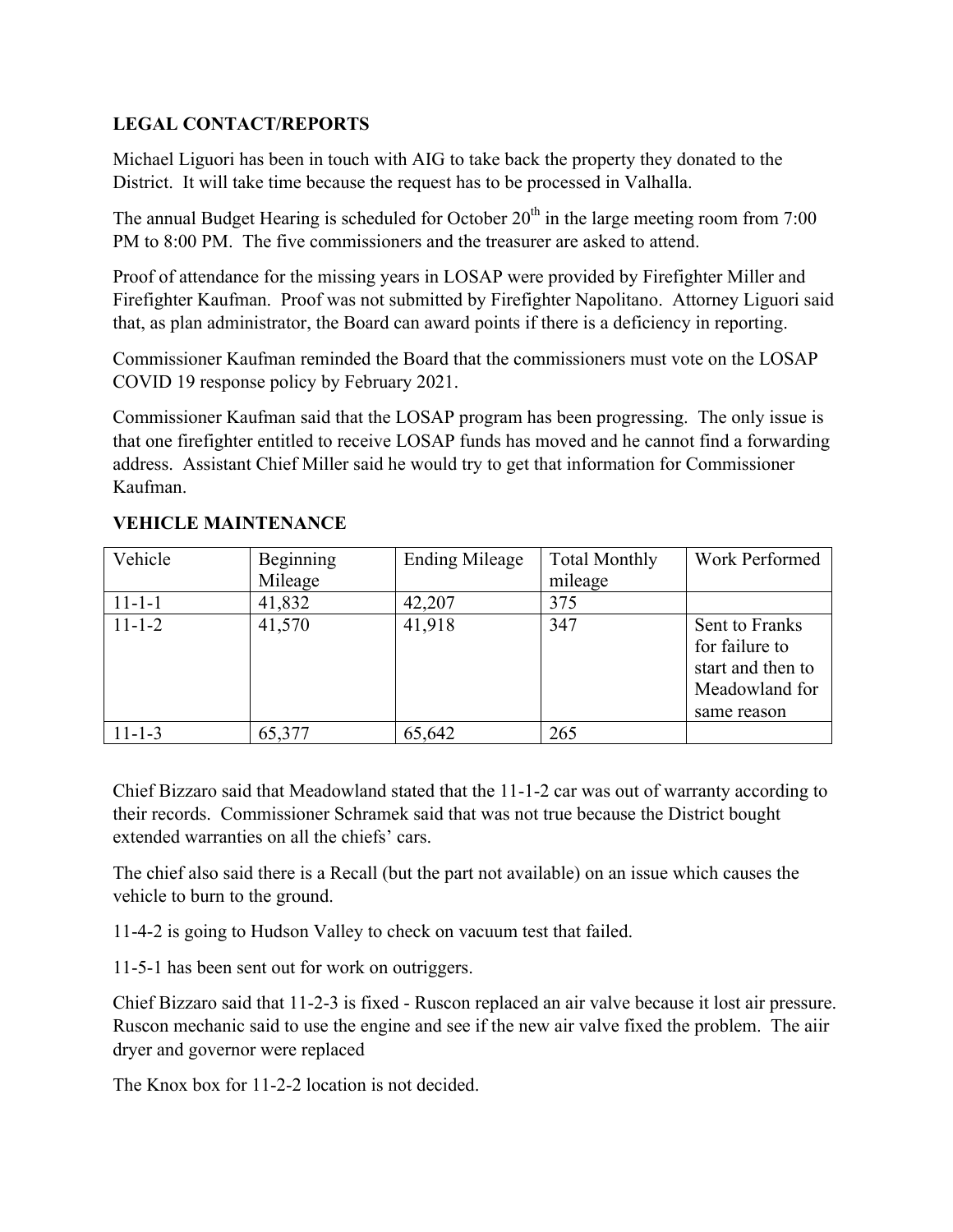Knox boxes have been ordered for all three chiefs cars not arrived yet.

Denis Palmer awaiting stop by from Kenny regarding Knox box

The following vehicle maintenance was done:

Fluids and tire check air compressor on 4-1

- 2-5 Safe neederman hose and tye back
- 2-5 remove hose form unused track and replace on 2-5 track

2-5 water leak

- 4-2 repair door latch fluids and tires
- 6-1 fluids and tires, lube door latch
- 6-1 air compressor switrch

Regarding a "Gas smell" in the kitchen at the main station, Chief Bizzaro told the Board that a few months ago the gas was not shut off on the oven and the convection oven was left open. This caused gas to be pulled into the convection over and fill the kitchen with a smell of gas. Once the gas was shut off there was not further issue.

Maintenance on sink drain was done.

A toilet seat was replaced in the upstairs bathroom.

#### **LOSAP**

FUND HAS \$1,236,431.01

Additions and subtractions of personnel must be reported immediately to Commissioner Kaufman so that the LOSAP roster can be revised as needed.

#### **BUILDING MAINTENANCE**

Drain covers were installed done by Joe Dexter.

A cover has been installed on the toilet in the large meeting room bathroom.

Commissioner Clair has asked Joe Dexter to have an electrician come to evaluate a proposed installation of a light on the corner of Station One. It is very dark there. Commissioner Clair believes the district already has a fixture to use for this purpose

#### **RECRUITMENT AND RETENTION**

The Board will ask the Secretary to send a welcome letter to newly adopted members. The new members will be given the LOSAP forms to complete and send to Commissioner Kaufman.

### **CHIEF'S REPORT**

Chief Bizzaro told the Board that there are two new lieutenants: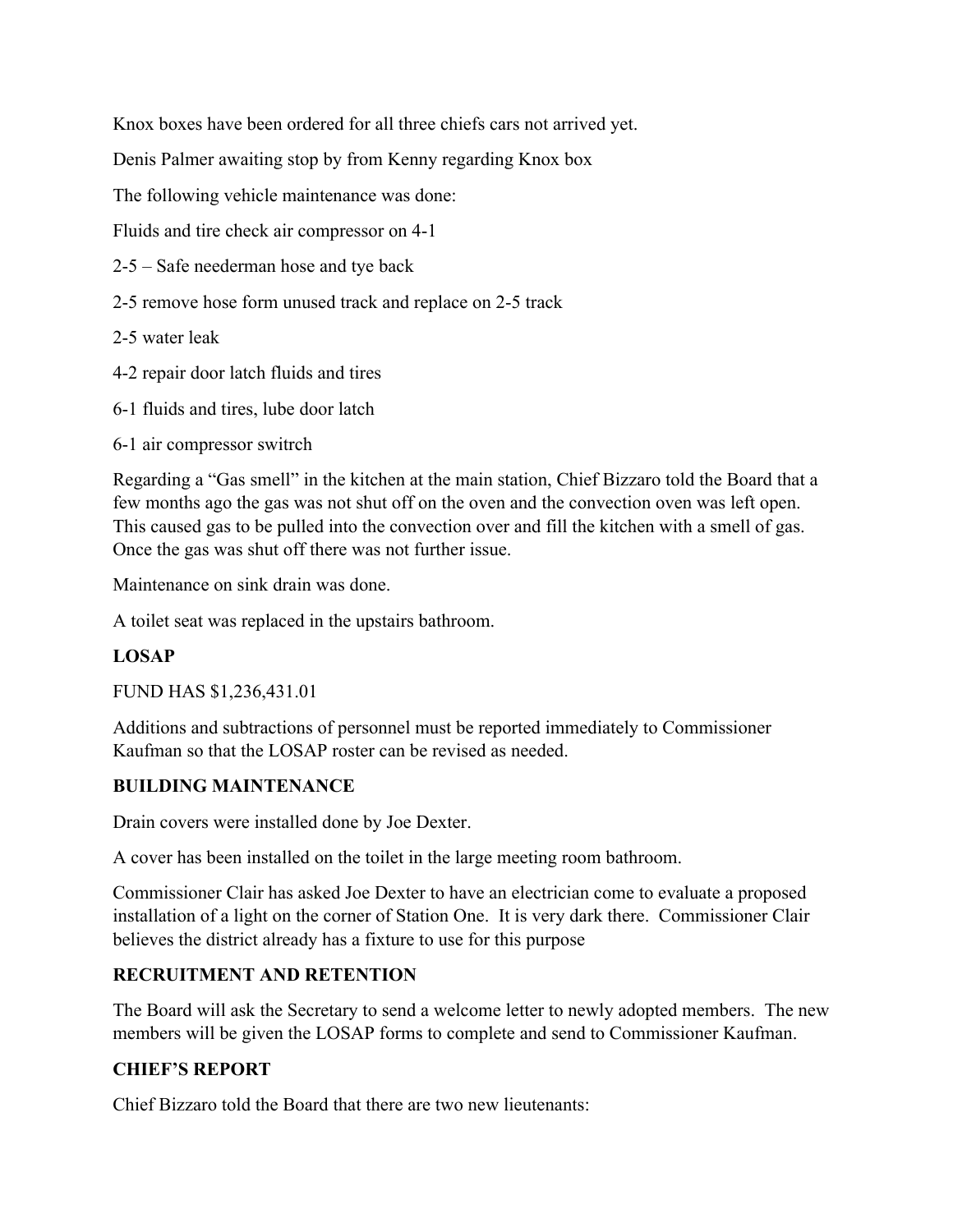Chris Frank and Vinny Augugliero. Vinny is filling a new position where he will take charge of all equipment and keep track of the functionality of all equipment, including gas meters and airpacks. If anything is not functioning, he will track it in Red Alert. He will then work with Alex to get broken equipment replaced.

Since Vinny has not yet finished the fire officer class, (which has been delayed due to COVID 19), he will have to complete his work once the course is restarted. He has one module left.

Vinny's access to Red Alert has to be changed.

Captain Miller sent gas meter proposal to commissioners. He made it clear that he is not asking for all new equipment right now but is hoping to replace it in increments to ultimately standardize the meters. Right now, the Fire Department has two separate types of multi gas meters which have different calibration methods etc. (Vinny will be maintaining calibration every 30 days.)

The three chiefs are satisfied to purchase and phase in new meters incrementally. Combustible gas meters will cost \$2250.00. Ten meters at \$225. With trade in the cost will be \$1800.

Commissioner Klosowski asked that Captain Miller speak with Bob Duncan to confirm that the District is getting the state bid price. Commissioner Schramek said the Board should consider purchasing the meters this year if there is enough left in the 2020 budget to do so.

Chiefe Bizzaro asked if Firefighter Durmer can bring 11-8-4 or 11-8-3 to a recruitment event at a local business. He is having flyers created for their table. The Commissioners were polled and none of the members of the board had any objections.

EMS reached out to Chief Bizzaro requesting a spare battery and spare headband for the Lucas compressing device. They also asked for the watch batteries (CR2032) for the SpO2 probes. The chief was told to purchase the probe batteries at Palmer hardware and to purchase the Lucas battery and headband from the company that manufactured the Lucas device since it is a sole source.

A Forceable Entry Class is being offered at Carmel Fire Department. They have five spots available for BFD members at \$205 per student. The chief asked to send five of the recent Firefighter one graduates.

A Motion was made by Commissioner Clair, seconded by Commissioner Kaufman to send five Firefighters to the Forceable Entry Class at Carmel FD for \$205 per student for a total of \$1025.

The Motion was carried unanimously.

At the September meeting, a quote from Rescue Products International was presented for the cost of Bail Out training and recertification, in the amount of \$2,575.00 for 4 trainers (\$550/trainer) and 1 recertification (\$375/recert) was approved.

A Motion was made by Commissioner Klosowski to include one additional Firefighter for recertification in the amount of \$375. A Motion to accept the quote from Rescue Products International in the amount new total of \$2,950.00 was made by Commissioner Miller, Seconded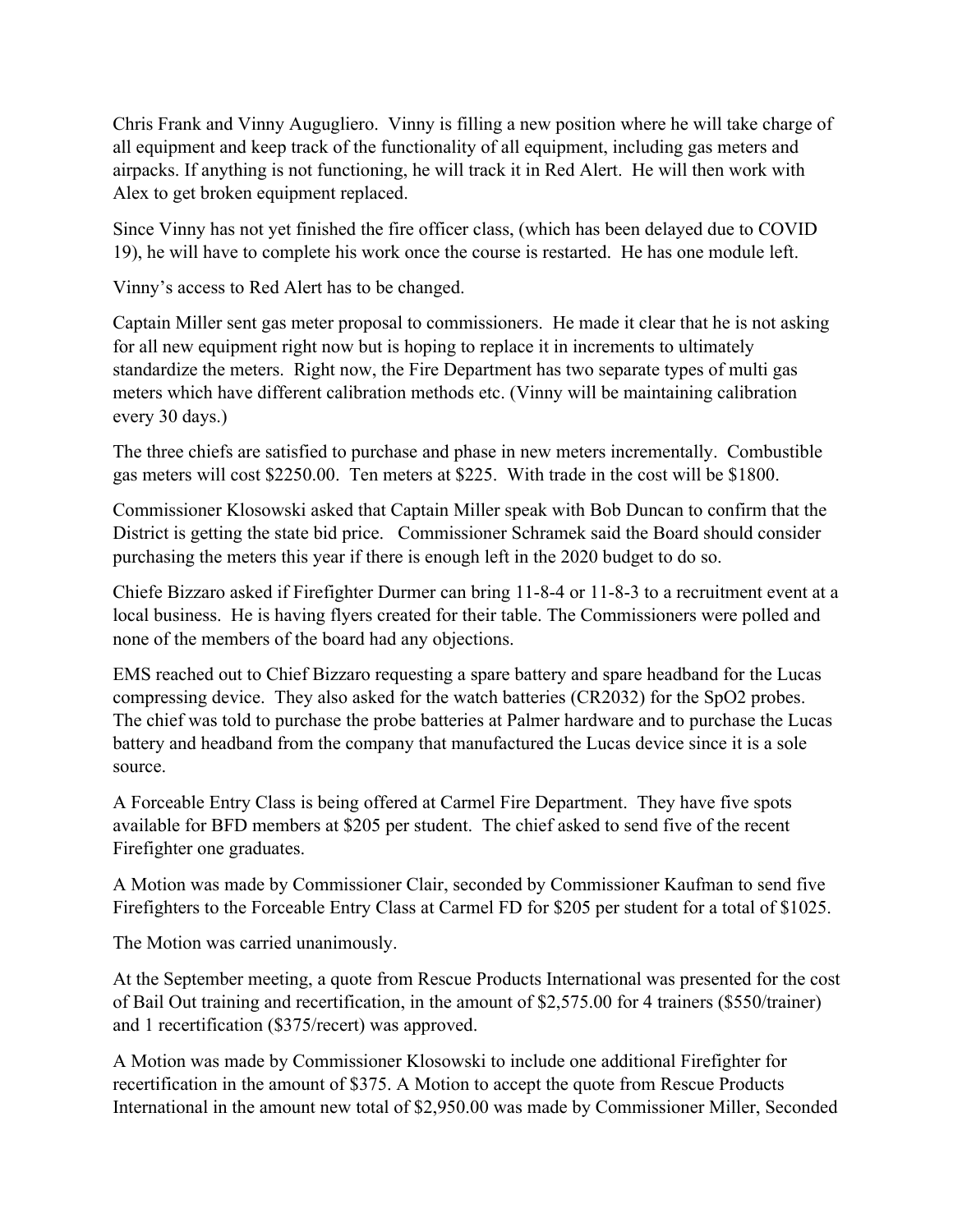by Commissioner Kaufman. Rescue Products International is the sole source for the training with the current bail out equipment.

Motion carried unanimously.

The bail out train-the-trainer session is scheduled for October 24th at 9am.

A Department Drill on October  $18<sup>th</sup>$  will include training on the new air bags and they will be put on the Rescue and Ladder trucks after that.

### **GRANTS**

Gerry contacted Albany and was advised that due to budgeting problems, all DASNY funds are frozen so the District is still on hold for the compressor and ATV.

Commissioner Schramek said that since the old washer and dryer have been replaced with a grant, they are now surplus equipment and no longer of use to the District.

A Motion was made by Commissioenr Schramek, seconded by Commissioner Miller to donate the washer and dryer to the Putnam County Bureau of Emergency Services.

The Motion was carried unanimously with Commissioner Clair abstaining due to a conflict.

The commissioners asked the Chief if 11-2-5 is roadworthy. Chief Bizzaro said that it is currently being used for its knox box and doesn't see an issue with it. It has been working. Commissioner Klosowski asked it 11-2-5 is safe to use. Commissioner Clair said that it ultimately needs to be replaced. The Engine has been used for Firefighter One class and is pumping. The Chief says it will roll for commercial Knox box alarms. Other than that, 11-2-2 is used the most so after 11-2-2 gets a Knox box, 11-2-5 can be on reserve.

New boxes (using electronic keys) are going in chiefs' cars.

11-2-4 is at Red Truck Sales to try to sell it. The radio that came out of 11-2-4 may be used for Commissioner Schramek's car during code enforcement. Since he is in town during the day he could respond to Fire alarms and at least determine if it was an accidental trip. This would avoid calling mutual aid during times of low resources. The Chief pointed out that 9-1-1 won't allow anyone but a recognized FD officer to clear fire alarm because they are not in mutual aid plan. (That's why lieutenants were given "9" numbers.)of the radio If Commissioner Schramek did find an alarm to be accidental or unfounded, he would have to notify a chief who would then advise 9-1-1. Commissioner Klosowski asked Commissioner Schramek to ask the town if it would pay for installation in their vehicle.

Commissioner Klosowski told the Board that he paid a \$500 fee to the Association of Fire District for virtual classes for the commissioners, the treasurer and secretary to take on their cell phones.

I am Responding is now including e-dispatch for free.

### **TREASURER'S REPORT**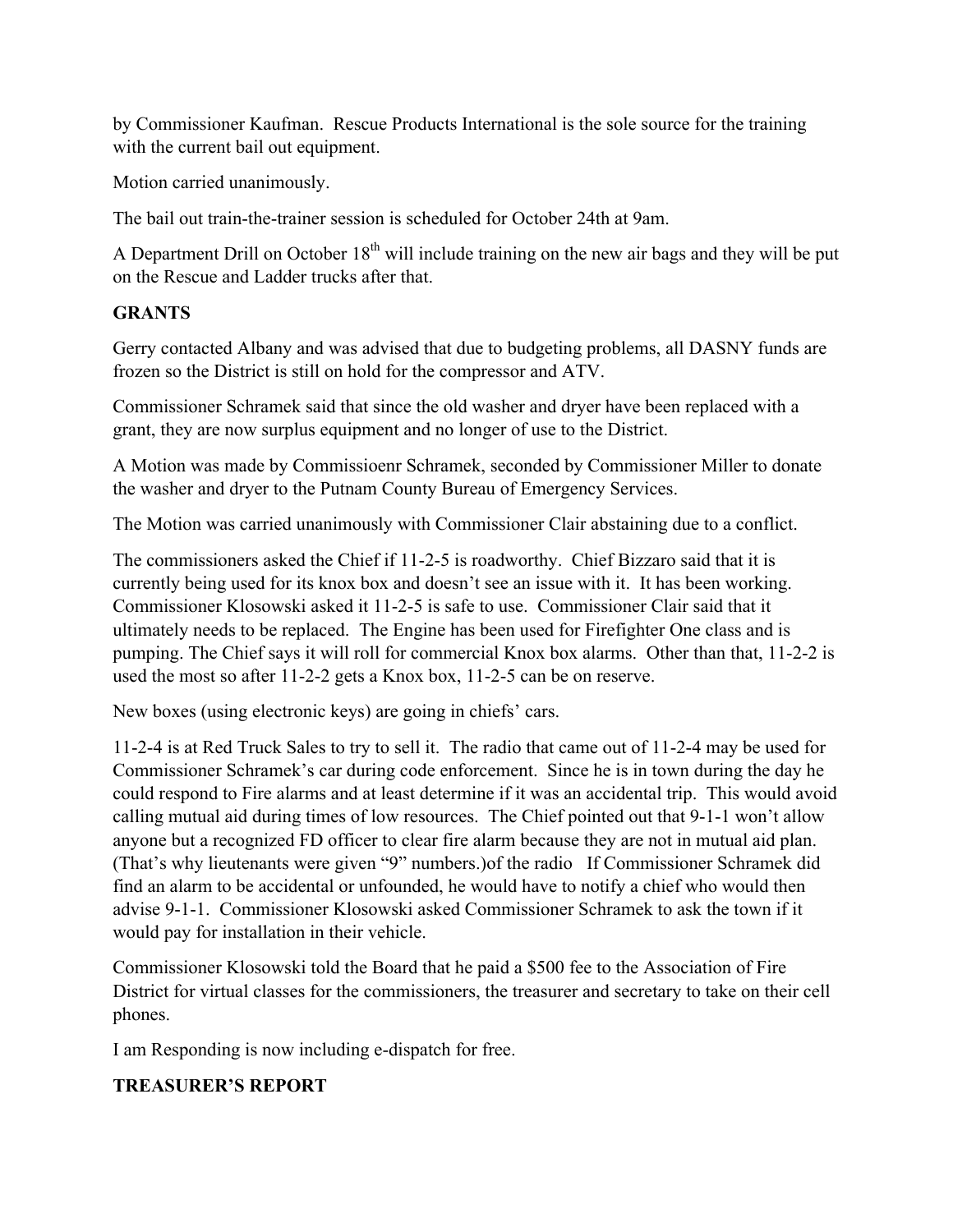The treasurer advised the Board that Chase Bank which has the Capital Reserve Account is charging exorbitant fees for the privilege of keeping the Capital Reserve Account in their bank. The commissioners told the treasurer to move the money to another bank with more favorable terms.

## **COMPUTERS**

Commissioner Miller told the Board that he was asked to set up video training work-station since Covid -19 precautions make it difficult to hold in-person courses. He proposed setting up at least two training stations: one at each firehouse and possibly a third which would contain current documentation and videos. These would be videos available for free on VFIS and other sites. Charlie at A-1 computers recommended specs for what would work best with district system:

DELL Optiplex system with monitor and black and white laser prints, cost for each set up \$1250

If three setups were purchased, the approximate cost would be \$3500.

Commissioner Schramek suggested the equipment be purchased with this year's funds if possible. Commissioner Miller said he would check with A-1 to make sure the equipment would be state bid prices and would include in next month's agenda.

### **ELECTIONS**

Bruce Colombraro said he would take care of the election details for the December budget and elections. This would include provisions to allow for physical distancing of voters. And posting a sign. The secretary of the district with advertise the elections and budget vote.

Commissioner Klosowski explained that this year, it is permissible to allow people to run for fire commissioner without first filing a petition.

A Motion was made by Commissioner Klosowski seconded by Commissioner Kaufman to allow a candidate for commissioner to file his/her/their name with the secretary declaring his/her/their candidacy in the form of a letter no later than November  $18<sup>th</sup>$  for the 2020 elections (December 8<sup>th</sup> election day) and budget vote only.

The motion was carried unanimously.

Commissioner Clair says the new hotspots are in and he needs the old ones to get credit. Verizon sales said tablets still on back order due to all schools getting them. Cell service upgrades including phones and i-pads are up in December. There is a push to talk feature which sheriff dept and other fire departs are using. Wifi calling is now available as well.

Commissioner Clair asked that the Fire Department address the problems with their website. There are a number of issues including the missing life members and missing Mike Neuner page.

Anniversary committee asked to use Headquarters parking lot from a week before Thanksgiving until Christmas for Christmas tree sales fundraiser.